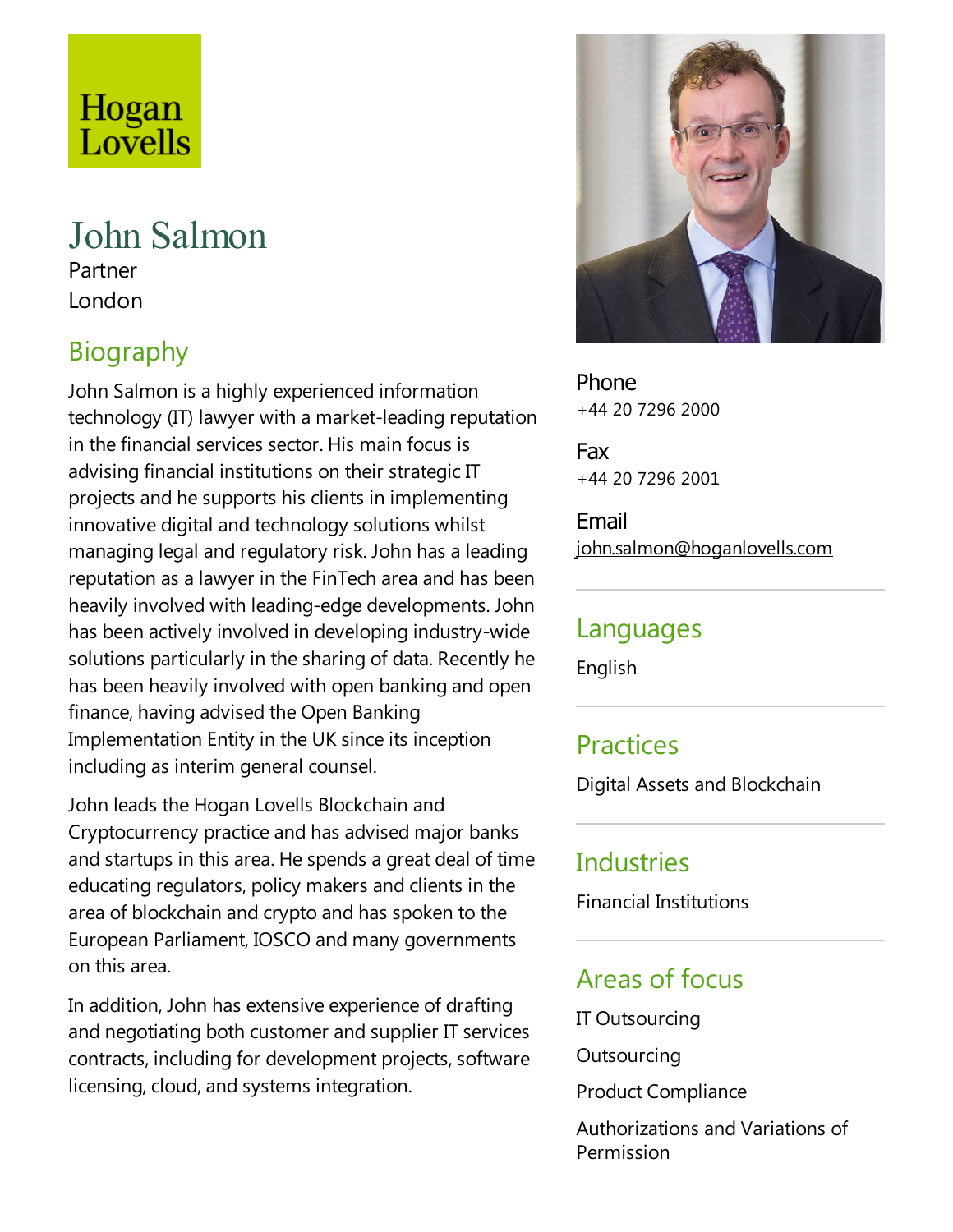## Representative experience

Advising the board of TISA on its Re-Registration Project and the creation and implementation of a standard legal framework for the electronic reregistration.

Advising Bright Grey, a division of Royal London on the multiple IT systems, services and software contracts needed for the establishment of its new protection business.

Advising Zurich on aservices agreement with Pershing which allowed Sterling ISA Managers (part of Zurich Group) access to a wider range of funds.

Advising Friends Provident on a number of matters including the procurement of its internet based corporate platform and associated services from FNZ.

Advising Royal London on its outsourcing of insurance administration and IT support services, including transitional arrangements.

Advising Mercer on its partnership with three major product providers to launch its Mercer Workplace Savings Solution.

Origo Services on drafting astandard legal framework to address the data protection, security and contractual issues surrounding the on-line transfer of data.

Advising AXA UK on the procurement of its Elevate platform and associated services, negotiation and drafting of the Heads and subsequent services agreement with FNZ.

Advising Global bank on it's agreement for the outsourcing of its middle office in respect of its wealth business.

Advising AXA on the outsourcing of its wealth platform from FNZ UK, including ancillary contracts.

Advising Friends Life on the outsourcing of its wealth platform from FNZ UK.

Advising Zurich on the procurement of its corporate and retail wealth platforms from FNZ UK.

#### FinTech

Sustainable Finance & Investment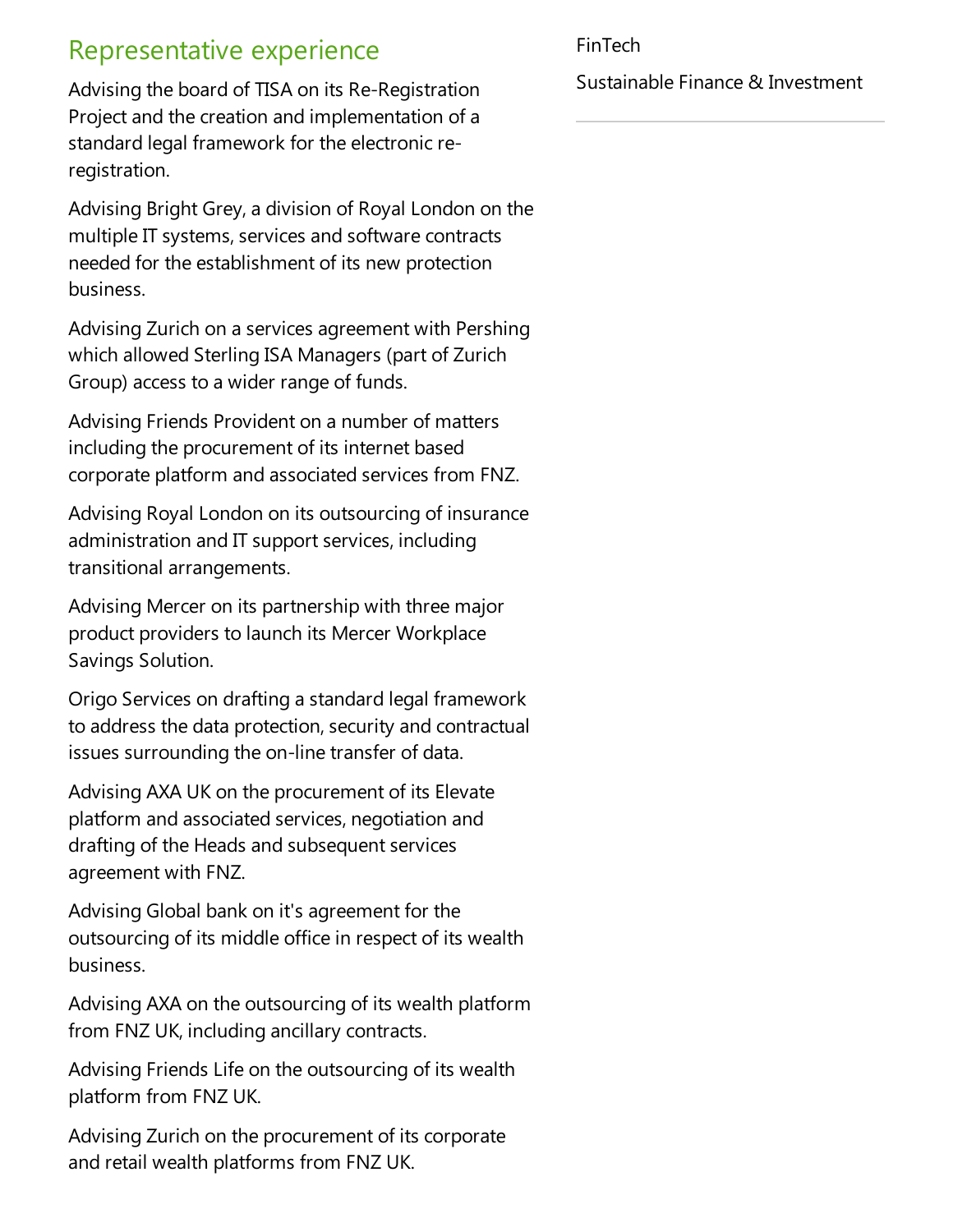Advising a UK financial institution on the successful exit from its platform services agreement following a strategic review by the business.

Advised a global ATM software product company in connection with software licensing agreements for its middleware software product.

Advised insurance product providers on the IT, IP and data issues arising in distribution and affinity arrangements, and on contracts with portals and aggregator sites.

Advising aretail bank on its white-labelling arrangement with a major travel and entertainment services provider.

Advising a software provider on its on-line ticketing service for major exhibition venue, and drafting and negotiating the relevant contracts.

Advising astart-up on the provision of multimedia content for mobile phones and its agreements with mobile telecoms services providers and partners.

## Awards and rankings

Leading Individual, FinTech, *Legal 500*, 2022

### Latest thinking and events

- **Hogan Lovells Events** 
	- $\blacksquare$  The Future of Finance and Insurance: Embracing Change
- **News** 
	- UK Treasury proposes a law to regulate 'critical' third party service providers in finance sector
- Sponsorships and Speaking Engagements
	- **Money20/20 Europe**
- **News** 
	- **European Council and Parliament reach agreement** on Digital Operational Resilience Act 'DORA'
- **Press Releases** 
	- **Hogan Lovells advises FTX Ventures on its seed** investment in Cambridge-based gaming developer